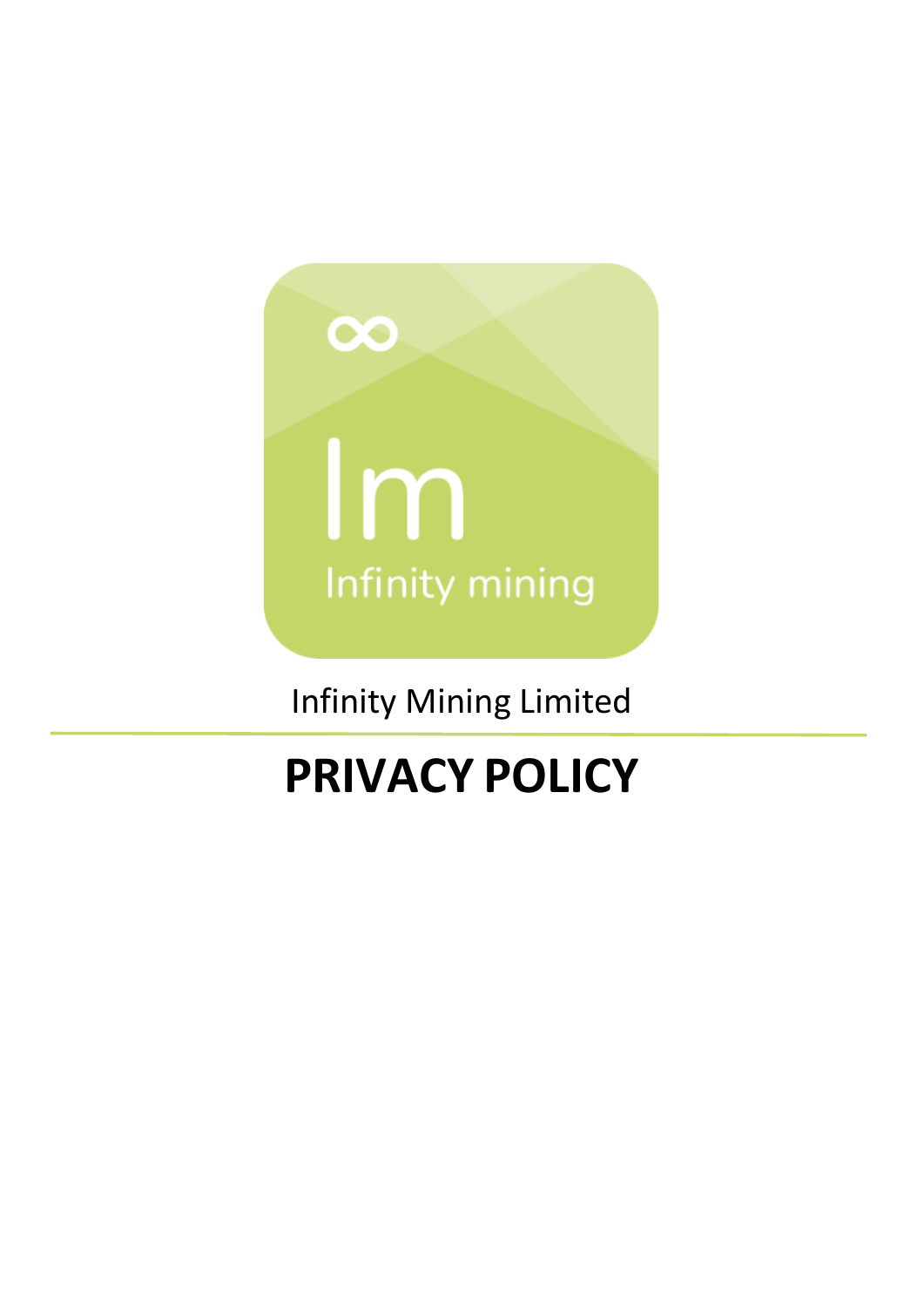## **Contents**

| 4. Purposes for which we collect, hold, use and disclose personal information  4 |  |
|----------------------------------------------------------------------------------|--|
|                                                                                  |  |
|                                                                                  |  |
|                                                                                  |  |
|                                                                                  |  |
|                                                                                  |  |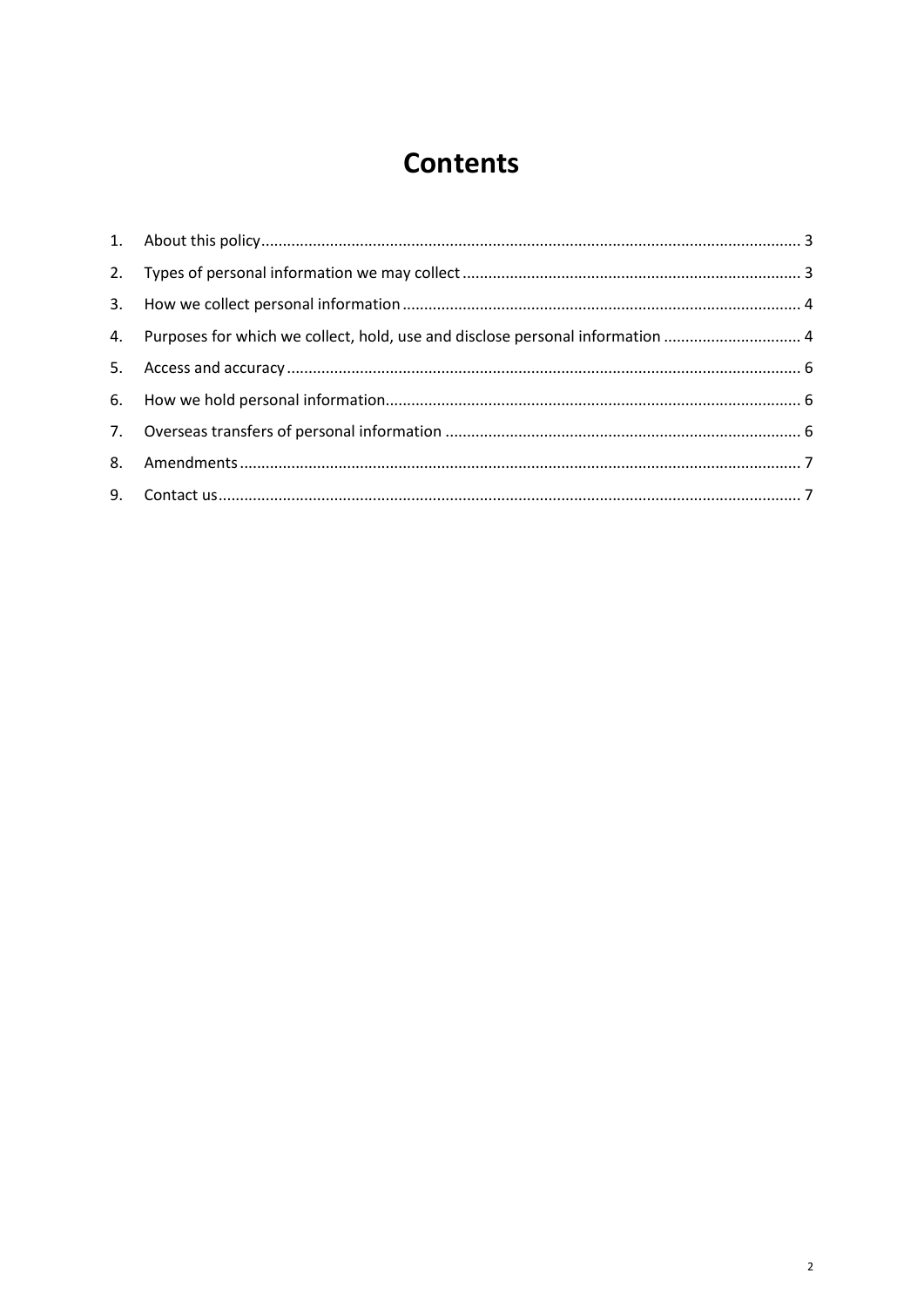

### **INFINITY MINING LIMITED AND ITS SUBSIDIARIES (THE "COMPANY" OR "INFINITY MINING") Privacy Policy**

(Adopted 27 September 2021)

#### <span id="page-2-0"></span>**1. ABOUT THIS POLICY**

- 1.1. Infinity Mining Limited ACN 609 482 180 and its subsidiaries (**Infinity Mining, Company**, **we, us** or **our**) understands the importance of keeping personal information provided to Infinity Mining, whether by individuals with whom we do business, visitors to and users of our website or otherwise, private.
- 1.2. This Privacy Policy is aligned with the Australian Privacy Principles as set out in the *Privacy Act 1988* (Cth) (**Privacy Act**), as supplemented or amended from time to time and describes the way that we may collect, use and manage personal information.
- 1.3. A copy of the Australian Privacy Principles may be obtained from the website of The Office of the Federal Privacy Commissioner at [www.privacy.gov.au.](http://www.privacy.gov.au/)

#### <span id="page-2-1"></span>**2. TYPES OF PERSONAL INFORMATION WE MAY COLLECT**

- 2.1 Personal Information is information or an opinion that identifies an individual. Infinity Mining collects Personal Information from a range of individuals in the context of its day-to-day business activities, including Personal Information from:
	- users of Infinity Mining website;
	- industry association representatives;
	- representatives of our suppliers, contractors, customers and business partners;
	- job applicants; and
	- landowners.
- 2.2 We may collect the following personal information, depending on the type of interactions you have with us:
	- $(a)$ your contact details including your name, contact phone number and email address, date of birth and gender;
	- $(b)$ transactional information such as bank accounts, Australian Business Numbers, superannuation details
	- $(c)$ employment information (if you are applying for employment), such as employment history and experience, qualifications and proof of right to work
	- $(d)$ passport information, driver's license number, nationality, visa details, as necessary for security, employment and travel
	- $(e)$ details regarding conversations we have had with you; and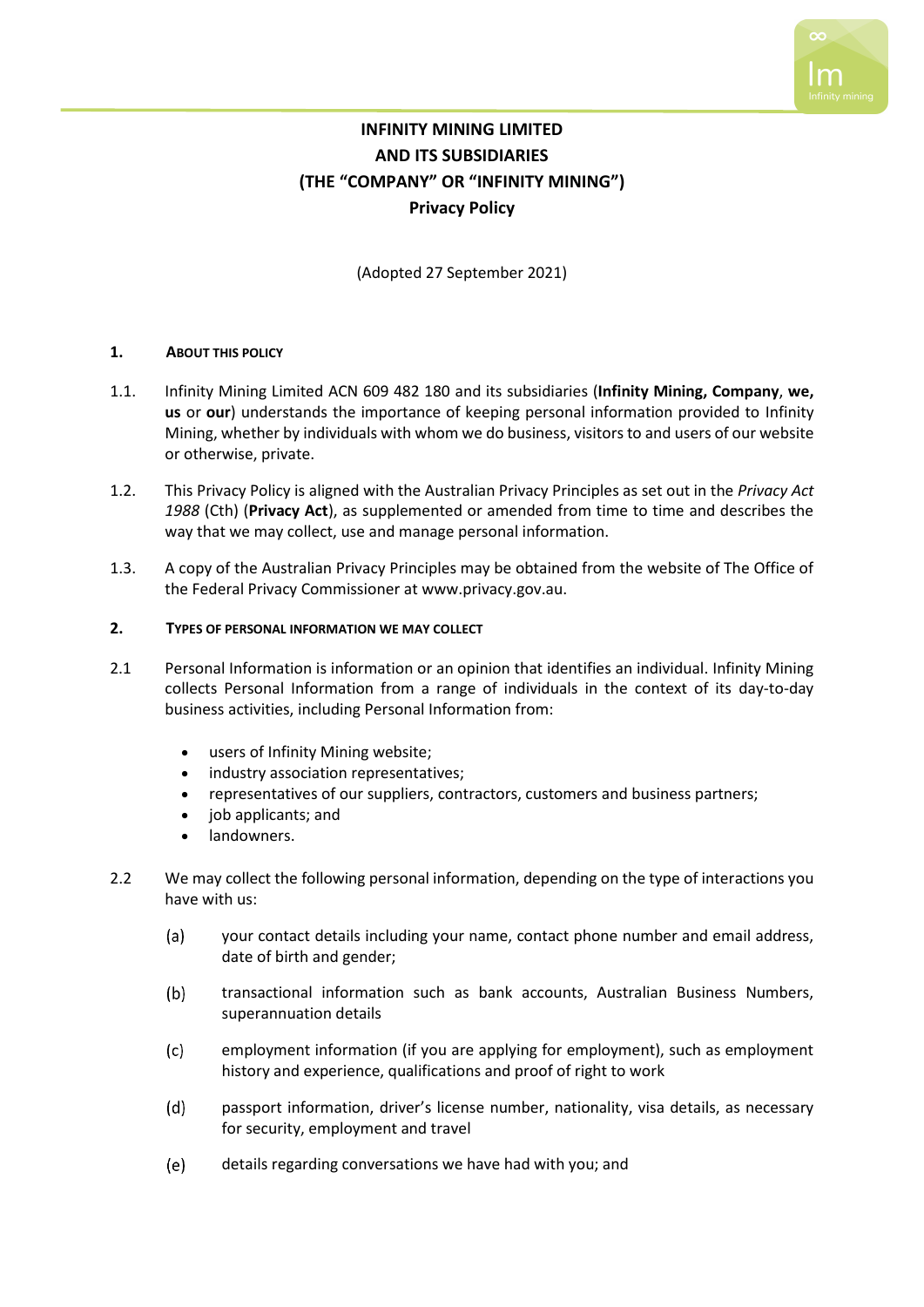

- $(f)$ other information relevant to you that relates to the Company.
- 2.3 We may collect sensitive information about you (such as your criminal record or health information) if you consent and it is reasonably necessary to comply with law or to carry out the Company's business and to keep its employee and directors' records as required by applicable legislation

#### <span id="page-3-0"></span>**3. HOW WE COLLECT PERSONAL INFORMATION**

- 3.1 We will collect personal information only by lawful and fair means, including:
	- (a) directly from you or from your authorised representatives, including through meetings, negotiations, concluding and performing contracts, your use of our website, social networks or subscription to our newsletters, business cards, recruitment, interviews or applications;

When you use our website, Infinity Mining collects certain basic information that is sent by your browser to our website. This includes information such as your IP address, browser type, operating system, language, time zone setting, access times and any referring website addresses.

We use various technologies including cookies, internet tags, web beacons and logs in order to improve and manage our site. We do not use them to serve adverts or other promotional materials. Infinity Mining may use and combine such passively collected information to improve our website, customise it based on your preferences, compile and analyse statistics and trends and otherwise administer and improve our website for your use. Infinity Mining may also disclose this de-identified information to third parties

or

(b) if unreasonable or impractical to collect the information directly from you, through indirect means such as from third parties which may include service providers or regulatory authorities, professional and trade associations, from other publicly available sources and from cookies. We do not guarantee website links or policies of authorised third parties.

#### <span id="page-3-1"></span>**4. PURPOSES FOR WHICH WE COLLECT, HOLD, USE AND DISCLOSE PERSONAL INFORMATION**

4.1 Any personal information collected by us will generally only be used or disclosed for the purpose it was collected, although we may from time to time use personal information for another purpose where it would be reasonably expected by you or if allowed by law, including in the ongoing administration of the shareholder register;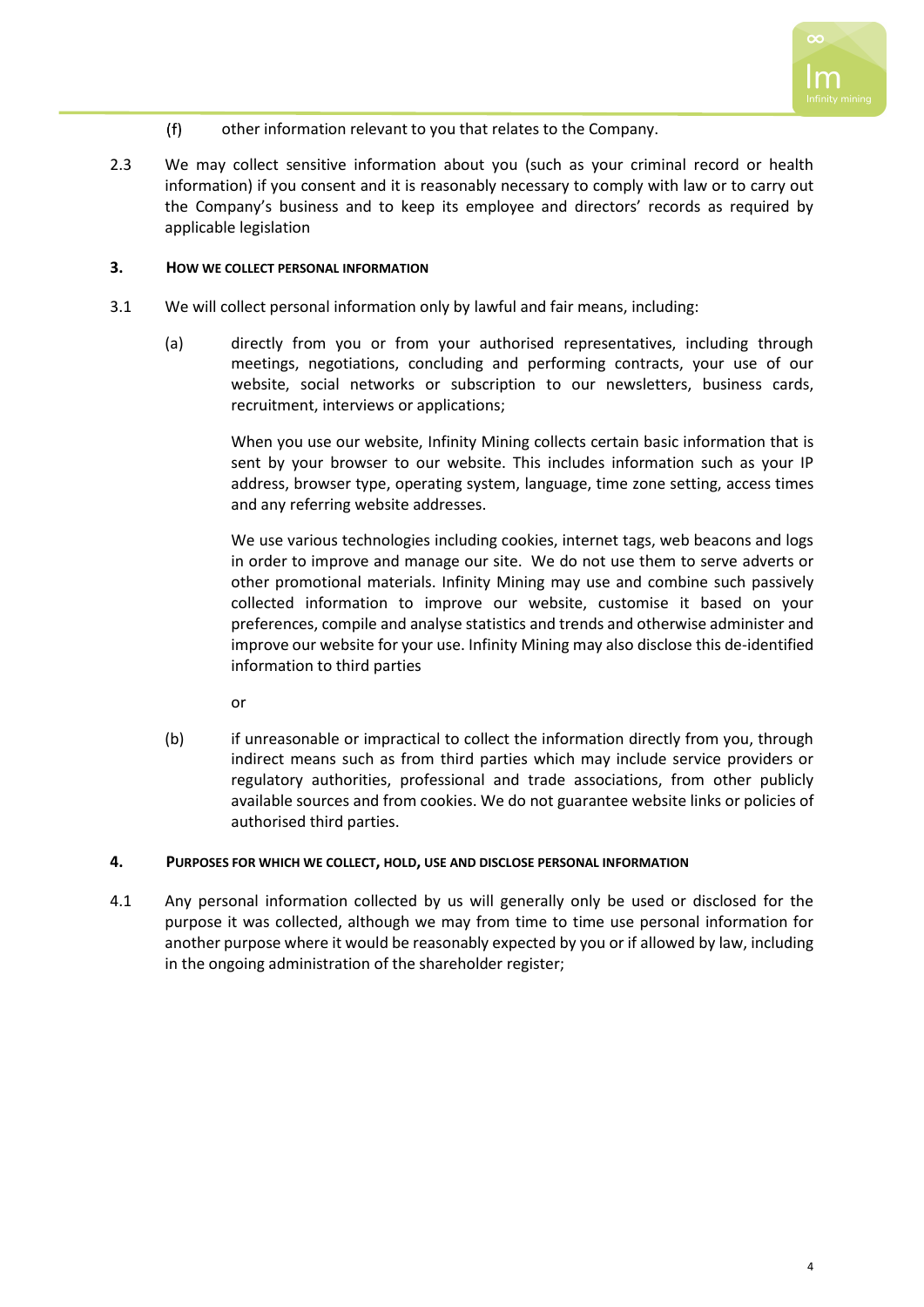

- $(a)$ in preparation and distribution of statements and for handling mail;
- $(b)$ in the process of procuring advice from legal and accounting firms, auditors, insurers, contractors, consultants and other advisers;
- $(c)$ to provide you with updates about our business or important updates to the company (unless you elect not to receive such communications, or for your personal information not to be used in conjunction with direct marketing);
- $(d)$ to provide you with notices or information required under the *Corporations Act 2001*  (Cth), such as notices of general meetings;
- $(e)$ to operate our business, engage with our potential and actual customers and counterparties and support our procurement process;
- $(f)$ to ensure the safety and security of our personnel and visitors, as well as our sites, offices and equipment;
- $(g)$ to market our products and services or opportunities to attend events or seminars;
- $(h)$ to analyse or enhance our services or internal operations;
- $(i)$ where disclosure or use is required or authorised by law; or
- any other purpose for which you have consented.  $(i)$
- 4.2 We may disclose your personal information to third parties as part of our business operations, including to the following third parties:
	- Information technology service suppliers (including website and data hosting providers)
	- Operational maintenance and any other contractors
	- Marketing and advertising contractors
	- Mailing and logistics providers
	- Government and regulatory authorities, including Australian Securities Exchange and
	- Professional advisors (such as accountants, auditors, insurers and lawyers).

When third parties act on our behalf, we ask them to handle your personal information in accordance with the Privacy Act and other relevant privacy laws and use reasonable steps to ensure such third parties keep your Personal Information confidential and do not use or disclose your Personal Information for any purpose other than the purpose of providing those services to us

We may disclose your personal information to our subsidiaries and any other company related to Infinity Mining Ltd worldwide, as well as to third parties where you consent to the use or disclosure and where required or authorised by law.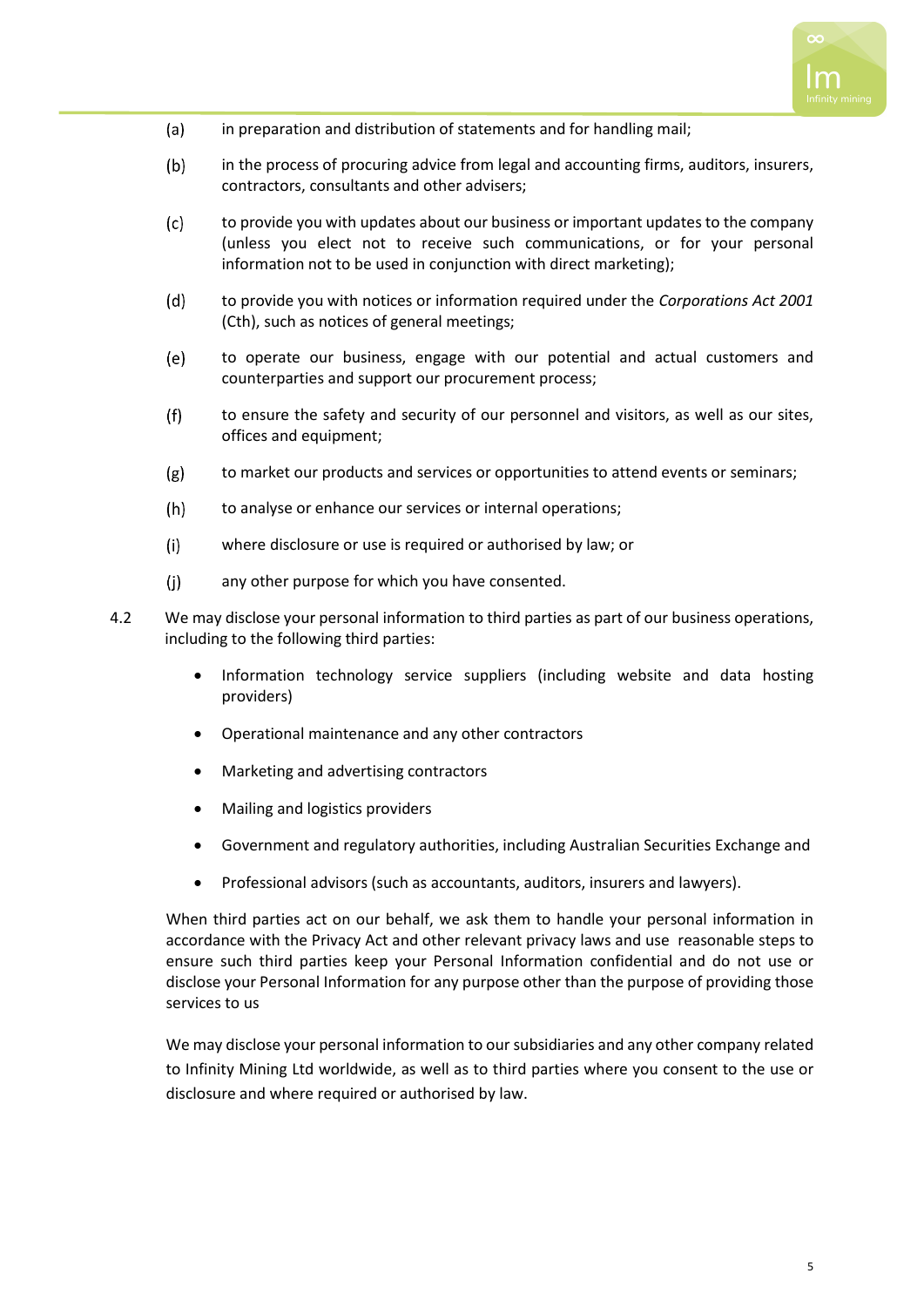

#### <span id="page-5-0"></span>**5. ACCESS AND ACCURACY**

- 5.1 Subject to exceptions allowed by law, you have the right to access personal information we hold about you and to seek its correction. Please contact us (at our contact details provided below) to request for access to your information, or if you have a complaint concerning your information privacy.
- 5.2 It is important to us that your personal information is up to date. We will take reasonable steps to make sure that your personal information is accurate, complete and up to date. If you find that the information we have is not up to date or is inaccurate, please advise us as soon as practicable so we can update our records and ensure we can continue to provide quality services to you.
- 5.3 We may decline a request to access or correct personal information where allowed under the Australian Privacy Principles and use reasonable endeavours to provide you with our reasons in writing.
- 5.4 Depending on the circumstances, we may charge you reasonable costs for providing access to your personal information. There is no fee for lodging a request for access.
- 5.5 In order to protect your personal information, we may require identification from you before releasing the requested information.

#### <span id="page-5-1"></span>**6. HOW WE HOLD PERSONAL INFORMATION**

- 6.1 We will store your personal information for as long as required by our business operations or relevant laws. We will take reasonable steps to protect your personal information from misuse, loss, unauthorised access and modification or disclosure. If we no longer require the use of your personal information, we will take reasonable steps to destroy or permanently de-identify it.
- 6.2 We use appropriate technical and organizational security measures to secure your personal information, including:
	- Website security systems and controls (i.e. firewalls, data encryption and intrusion detection systems, system access restrictions)
	- Information security policies and standards for employees and contractors.
- 6.3 The internet is not always a secure environment. If you use the Internet to send us any information, it is sent at your own risk. Our websites may contain links to other websites. Before disclosing your personal information on any other website, we advise you to examine the privacy statements of those websites. We are not responsible for the privacy practices or the content of such other websites.
- 6.4 Personal information may be stored electronically through third party data centres, which may be located overseas, or in physical storage at our premises or third-party secure storage facilities.

#### <span id="page-5-2"></span>**7. OVERSEAS TRANSFERS OF PERSONAL INFORMATION**

- 7.1 Further to the parties referred to under clause 4.2 above, we may disclose your personal information to the following overseas recipients:
	- $(k)$ anyone that you have consented for us to disclose personal information to;